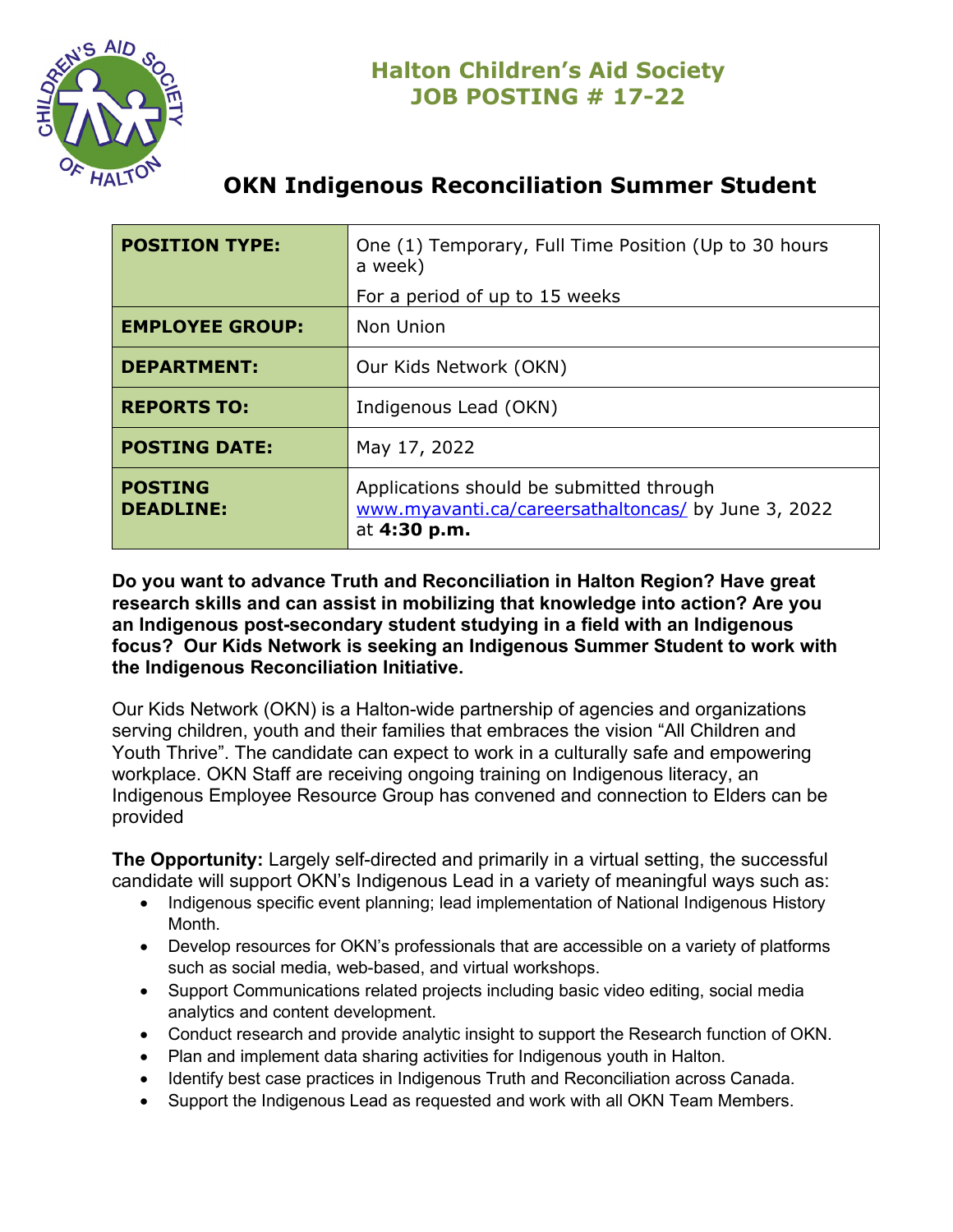# **Halton Children's Aid Society JOB POSTING # 17-22**

### **What is in it for you?** You will have the opportunity to:

- Hone your research and analytical skills in an environment of ever-changing priorities.
- Apply writing skills by preparing briefing notes, report summaries, scripts.
- Plan Indigenous focused events & bring an Indigenous "lens" to all your projects.
- Apply your technical skills (knowledge of Microsoft Suite and social media platforms).
- Develop contacts with Indigenous agencies and data sources across Canada.
- Learn about collective impact, be introduced to child-focused community agencies and services, enhance your corporate communications understanding, and learn about Knowledge Translation and Mobilization.

#### **The preferred candidate will:**

- Be a full-time, post-secondary Indigenous student returning to school September 2022 and focused on an Indigenous field of study.
- Possess demonstrated ability to access data sources, analyze, and report on research on a variety of platforms, and understand Indigenous research principles,
- Demonstrate an understanding of the Indigenous context in Canada, be extremely knowledgeable of Truth and Reconciliation in Canada, and knowledgeable of numerous sources of Indigenous related information, data, and newsfeeds,
- Demonstrate digital knowledge: basic video editing, social media analytics, and online content development.
- Have strong knowledge of office software (Outlook, Word, Excel), design applications (Canva), and demonstrated knowledge of social medial platforms.
- Be resourceful, organized, and have adaptable skills. Knowledge of event planning an asset.
- Possess strong communication skills and can work with minimal supervision.

Preference will be given to candidates who have experience working with/in Indigenous communities and can speak an Indigenous language.

Candidates are asked to self-identify as First Nations, Inuit, or Metis in their cover letter.

Halton CAS has a vaccination policy and procedure in place. As a condition of employment, new employees are required to be vaccinated for COVID-19 unless they have a valid reason not to be vaccinated based on a protected ground under the Ontario *Human Rights Code.*

The successful candidate will be made an offer of employment on the condition of being fully vaccinated against COVID-19. Fully vaccinated is defined as having received all of the required doses of a Health Canada approved vaccine and having received the final dose at least 14 days before your employment start date. The candidate will be asked to provide Halton CAS with proof of full vaccination, prior to the candidate's employment start date. Acceptable proof includes an Ontario Ministry of Health COVID-19 vaccine receipt which you can obtain through the Provincial portal [https://covid19.ontariohealth.ca/,](https://covid19.ontariohealth.ca/) or other government-issued vaccine passport or certification.